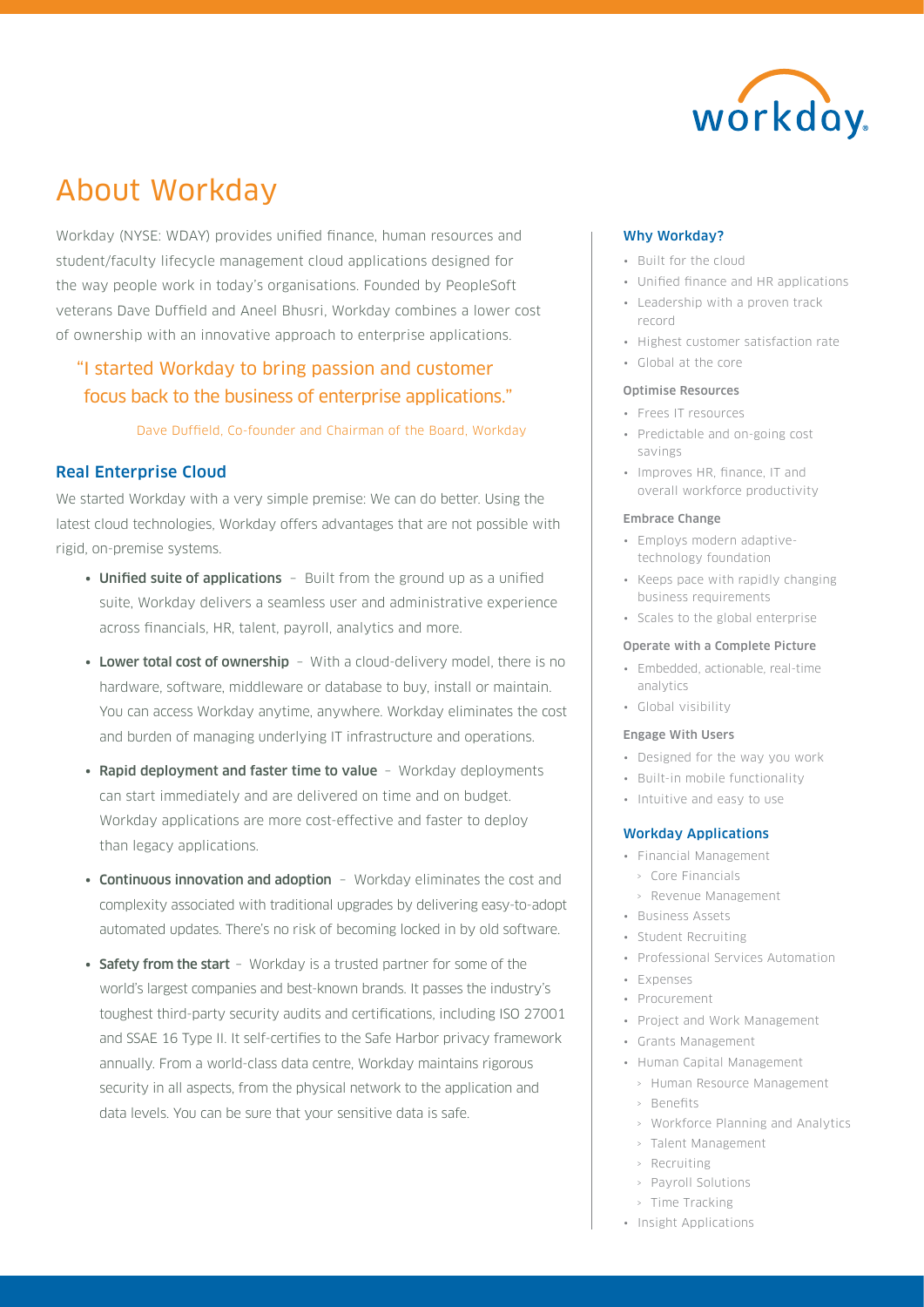

# Cloud Applications for Enterprises

The Workday suite of applications includes Human Capital Management, which covers Human Resources, Benefits, Talent Management, Recruiting, Payroll and Time Tracking. Financial Management includes Financials, Revenue, Expenses and Procurement. Workday Student includes Student Recruiting, Admissions\*, Curriculum Management\*, Records\*, Academic Advising\*, Financial Aid\* and Student Financials\*.

Because Workday is unified, integrations between applications are eliminated and business processes are cross-functional. Everyone has a consistent, personalised, real-time view and experience.

## Designed for the Way People Work

#### Engaging user experience

Workday looks and works like your favourite consumer web site. With minimal training, all users can quickly adopt Workday. From the first time they interact with Workday, users can do what they need to do.

## Built for the mobile workforce

Workday mobile applications are optimised with native support for iPhone, iPad and Android, and mobile web support for all devices using HTML5. You do not need a separate app for each business process. Instead, Workday offers a single mobile experience.

#### Embedded, actionable, real-time analytics

Workday provides a single, actionable view of your business, from financials to the people in your workforce. Workers can securely access insights when they need them, collaborate and take action – all without leaving Workday. And with Insight Applications, you can combine your Workday data with information from non-Workday data sources to predict the outcomes of business scenarios and receive actionable recommendations.

#### Global at the Core

You don't need separate instances of your applications to support multiple languages, currencies, formats or regulations. Workday provides a foundation for a globally distributed organisation and workforce, while adhering to local requirements.

# "We took 80 HR systems and replaced them with one system. The result was savings in the 30 per cent range."

#### SVP and CIO, Flextronics

#### Adaptive Technology Foundation

Workday grows and changes to support your global organisation's evolving needs. Thanks to an objectoriented approach and in-memory data management, Workday delivers powerful scalability, performance and configurability. Standardised web services enable data to be easily exchanged with other applications. A powerful business process configuration tool enables you to define organisation-wide or local business processes and rules.

Workday's built-in Integration Cloud platform allows integrations to run in the Workday Cloud without on-premise middleware. Workday Integration Cloud Connect delivers pre-built, Workday-supported connections to third-party applications and services.

 CareFusion achieved 50 to 60 per cent savings with Workday over traditional ERP.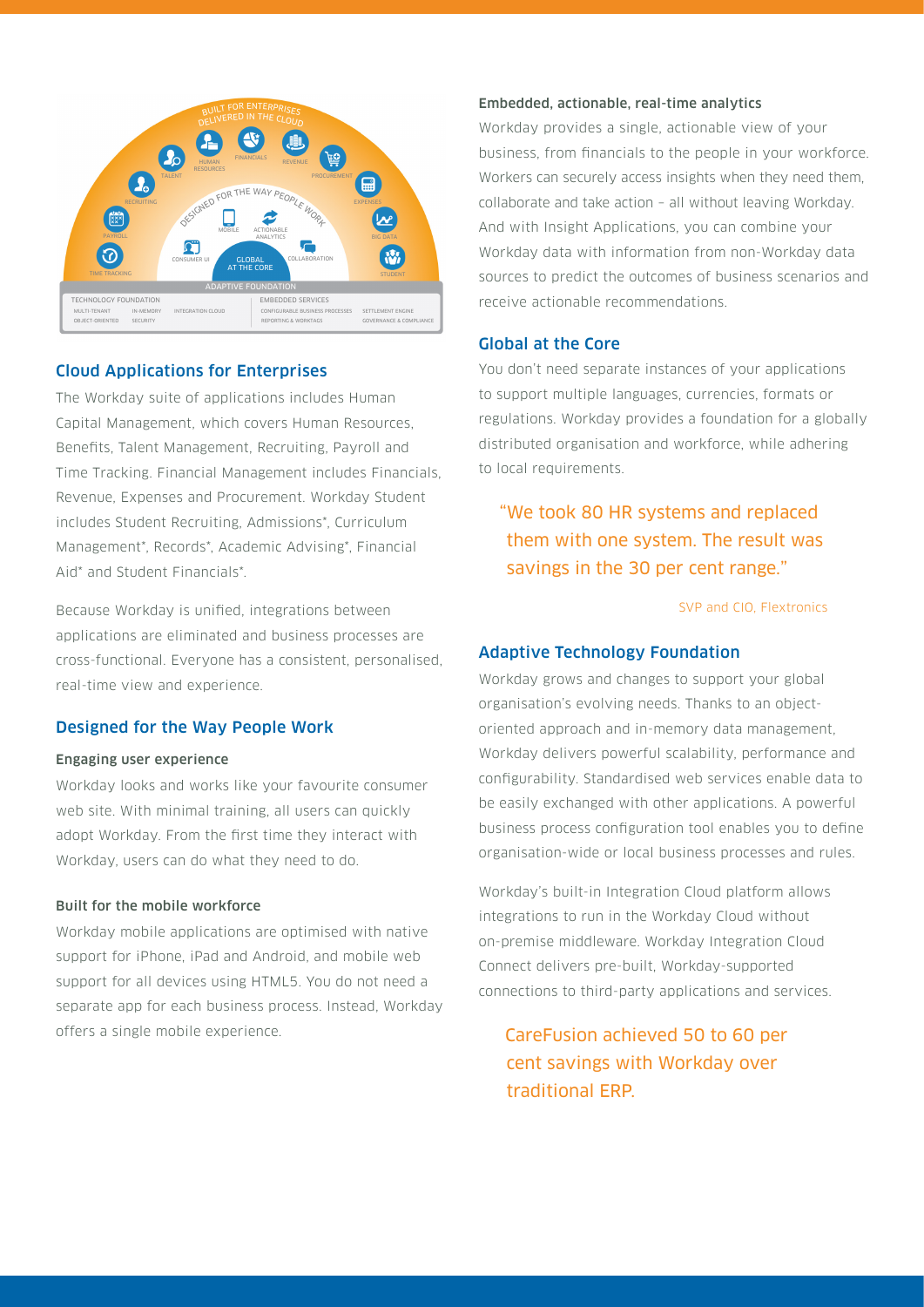# Workday Applications

#### Financial Management

A full range of financial capabilities includes analytics, real-time business insights, and fully auditable process management.

- Accounting and Financial Reporting helps you to manage your global financial processes easily and efficiently from a single, unified solution.
	- › Accounting
	- › Cash management
	- › Business assets
	- › Financial reporting
	- › Controls
- Revenue Management covers the entire contractto-cash process for more efficient, accurate processes and accounting results.



- › Contracts and billing
- › Revenue recognition
- › CRM integration
- Expenses gives your workforce the ability to easily capture expenses on the go. Use this tool to improve control and management of corporate spending.
	- › Mobile Expense Capture
	- › Expense reports, spend authorisations and freezes
	- › Multi-currency and VAT support
	- › Centralised spend controls
- Procurement supports and manages all procurement information, policies and processes, from requisition to payment.
	- › Goods, services and contingent labour
	- › Requisitions, POs, invoicing and settlement
	- › Supplier and contract management
	- › Procurement card
- Project and Work Management seamlessly links strategy, people, work and results.
	- › Project and non-project work management
	- › Resource pools and labour assignments
	- › Work ratings and project analytics
	- › Cost and budget tracking
- Grants Management helps you to handle the postaward process for complex grants administration.
	- › Grant-related expenditures
	- › Grant activity accounting
	- › Sponsor reporting

#### Human Capital Management (HCM)

Workday HCM is the only global enterprise application delivered in the cloud that unifies human resources, benefits, talent management, payroll, time and attendance and recruiting.

- Human Resource Management helps you to organise, staff and pay your global workforce.
	- › Organisation management
	- › Compensation management
	- › Absence management
	- › Employee self-service
	- › Manager self-service
- Benefits gives you the tools to define, manage and adjust benefits plans to meet your unique requirements.
	- › Benefit plans, events and eligibility
	- › Open enrolment
	- › Evidence of insurability
	- › Health savings accounts
	- › Cloud Connect for Benefits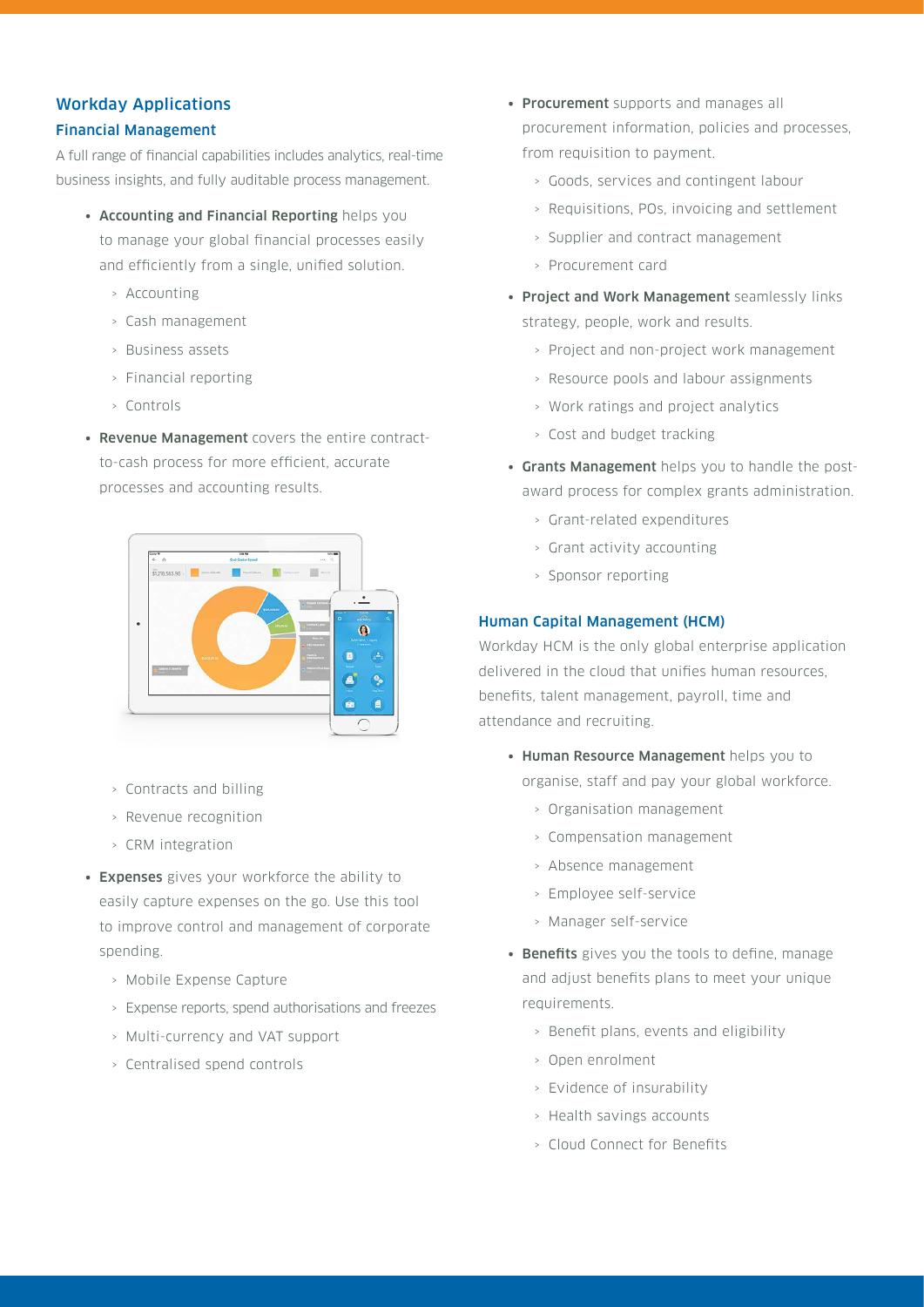- Workforce Planning and Analytics provides a complete picture of your talent supply and demand, so that you can align your people to your business objectives.
	- › Operational headcount planning
	- › Supply and Demand Analysis
	- › Workforce analytics
- Talent Management lets you align, assess, reward and develop your workforce.
	- › Onboarding
	- › Goal management
	- › Succession planning
	- › Career and development planning
- Recruiting enables you to find and select the best internal and external candidates for your organisation.
	- › Headcount, pipeline and sourcing analytics
	- › Candidate management
	- › Referrals
	- › Social recruiting capabilities
	- › Candidate selection
- Time Tracking helps organisations to reduce labour costs, minimise compliance risks and increase worker productivity.
	- › Global time entry
	- › Mobile and web time clock
	- › Time approvals
	- › Real-time calculation
- Payroll addresses the full spectrum of enterprise payroll needs for the U.S., Canada and the U.K. (with Workday Payroll for France coming soon). It combines control, flexibility and insight to support the unique aspects of your organisation's specific requirements
	- › Cloud Connect for Third-Party Payroll enables organisations to integrate bi-directionally to any third-party payroll applications, including global payroll providers.

› Payroll Co-sourcing Services allow companies to rely on the foundation of Workday Payroll while outsourcing settlement services, tax administration and garnishment services to OneSource Virtual.

#### Professional Services Automation (PSA)

Workday Professional Services Automation is changing the game for organisations that manage and execute client-facing billable projects. Fully unified with Human Capital Management, Workday PSA streamlines recruiting, staffing, development and retention of your most valuable resource – your people. Workday supports the full billable projects lifecycle, including:

- Project and Resource Management
- Talent Management, Human Capital Management and Recruiting
- Time and Expense Tracking
- Billing and Revenue Recognition
- Reporting and Analytics

#### Insight Applications

Insight Applications combine the historical analysis that Workday has always provided with non-Workday data. The applications then apply machine learning and data science to produce new insights to guide decision-making. Answer questions such as "Which employees are at highest risk of leaving the organisation, and what is the potential impact if they leave?"

- Addresses specific business scenarios
- Combines data from Workday and non-Workday data sources
- Applies machine learning and data science for greatly improved discovery, analysis and predictions
- Prescribes actions with probable impact